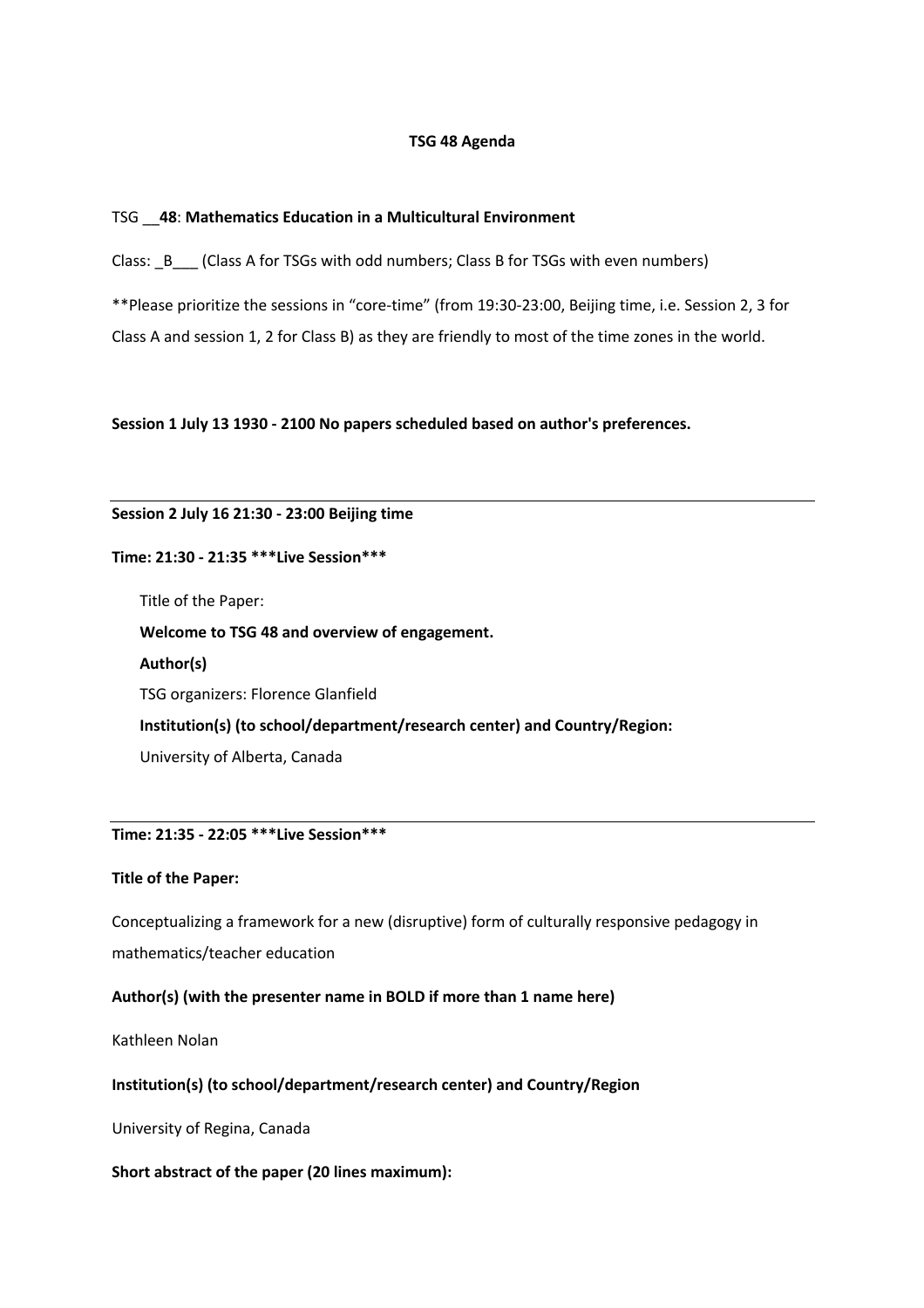The research described in this paper explores the question of how school mathematics and mathematics teacher education might be reframed through critical and culturally responsive pedagogies. By synthesizing perspectives offered by Ethnomathematics (EM), Critical Mathematics (CM), Indigenous Education (IE), Language Diversity (LD) and Equity-based (E-b) approaches to research in mathematics education, this research conceptualizes a new (disruptive) form of culturally responsive pedagogy (CRdP). As discussed in this paper, CRdP is pedagogically informed by the EM-CM-IE-LD-E-b collective; it is theoretically informed by Nancy Fraser's three-dimensional approach to social justice and participatory parity; and it is methodologically informed by discourse analysis.

# **Time: 22:05─22:25 \*\*\*Live Session\*\*\***

# **Title of the Paper:**

Preservice teachers engaging with traffic stop data to examine issues of bias

# **Author(s) (with the presenter name in BOLD if more than 1 name here)**

Anthony Fernandes

# **Institution(s) (to school/department/research center) and Country/Region**

The University of North Carolina Charlotte, USA

# **Short abstract of the paper (20 lines maximum):**

Police traffic stops are a common occurrence in the United States. Racial minorities, especially African Americans, are stopped at rates that are higher than other races. This study reports on how ten preservice teachers, who were mostly White, engaged with local city traffic stop data to examine issues of racial bias. As data become more prevalent in society globally, it is important for teachers to be able to analyze and interpret large data sets. At the same time, teachers need to be familiar with issues that affect students they are going to teach. In the United States students of color are becoming a majority in schools, while their teachers come from different backgrounds and have different life experiences. An analysis of the pre- and postreflections demonstrates that the preservice teachers associated the disproportionate traffic stops to actions of individual police officers rather than acknowledge racial bias in policing. The study shows that even though studying data can be important tool to understand structural inequities, a more comprehensive approach to changing dominant beliefs is needed.

# **Time: 22:25─22:45 \*\*\*Live Session\*\*\***

# **Title of the Paper:**

Intersections of Indigenous Knowledge Systems and Mathematics Education

# **Author(s) (with the presenter name in BOLD if more than 1 name here)**

Florence Glanfield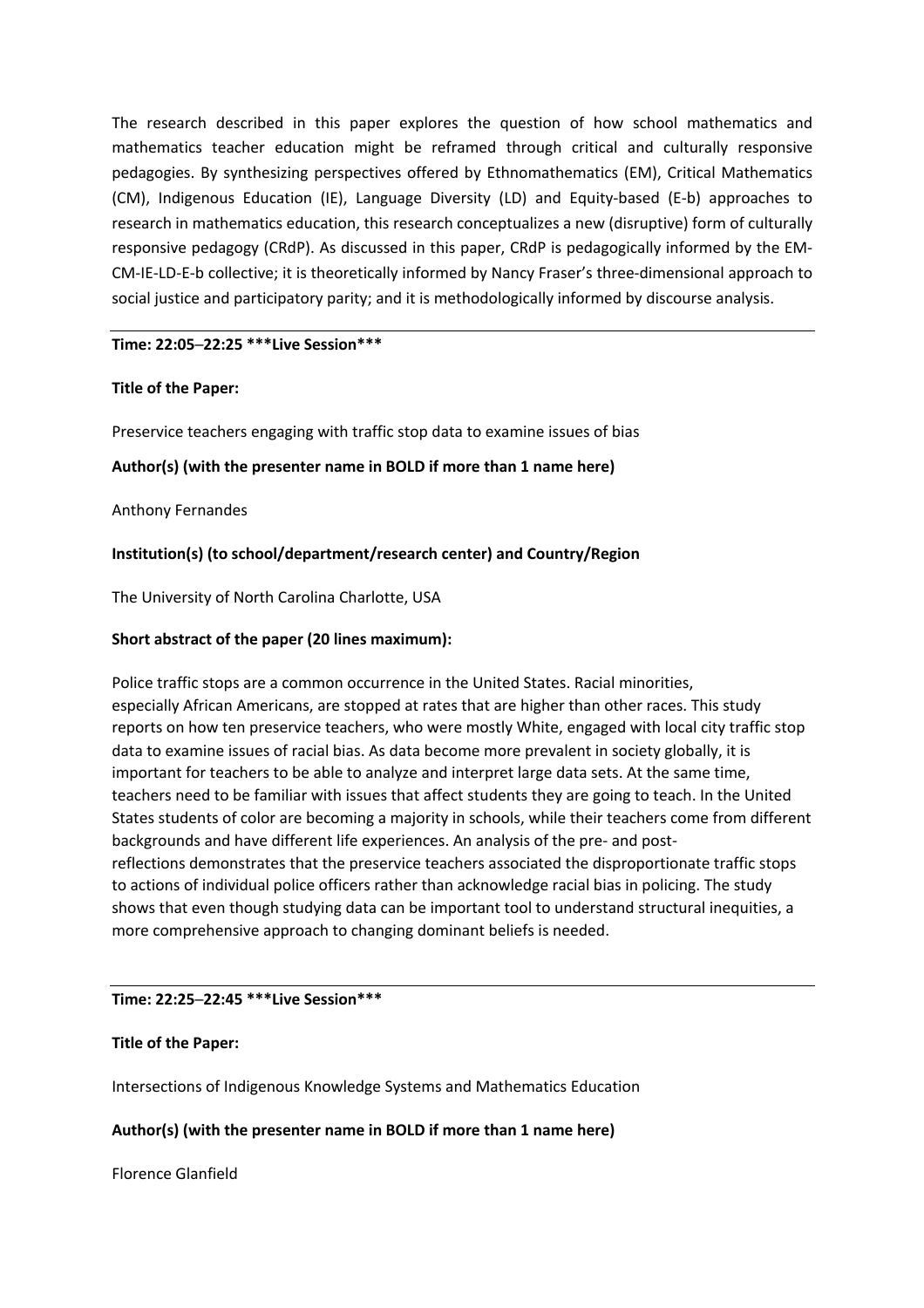# **Institution(s) (to school/department/research center) and Country/Region**

University of Alberta, Canada

## **Short abstract of the paper (20 lines maximum):**

*In what ways might Indigenous knowledge systems shape mathematical understanding and mathematics teaching practices? This paper describes Indigenous knowledge systems and the ways that mathematics exists within Indigenous cultures. This paper will illustrate the ways in which Indigenous knowledge systems have the potential to contribute to establishing and building inclusive, and equitable, classrooms. For example, one such aspect of many North American Indigenous knowledges is "we are all related." This aspect points to the ways in which teachers can build on student, family, and community strengths for any classroom that is filled with multi-cultures, not just Indigenous cultures.* 

#### **Time: 22:45─23:00 \*\*\*Live Session\*\*\***

#### **Title of the Paper:**

Discussion of the Papers

#### **Author(s): TSG Organizers**

- 1. **Peter Kajoro**
- 2. Qin Jin
- 3.Anthony Fernandes
- 4. Florence Glanfield

### **Institution(s) (to school/department/research center) and Country/Region**

- 1. Aga Khan University (Institute of Educational Development, East Africa), Tanzania
- 2. Tsinghua International School, China
- 3. The University of North Carolina at Charlotte, USA
- 4. University of Alberta, Canada

#### **Session 3 July 17 14:30 - 16:30 Beijing time**

#### **Time: 14:30 - 14:35 \*\*\*Live Session\*\*\***

#### **Title of the Paper:**

Welcome to TSG 48 and overview of engagement.

#### **Author(s):**

TSG organizer: Anthony Fernandes

**Institution(s) (to school/department/research center) and Country/Region:**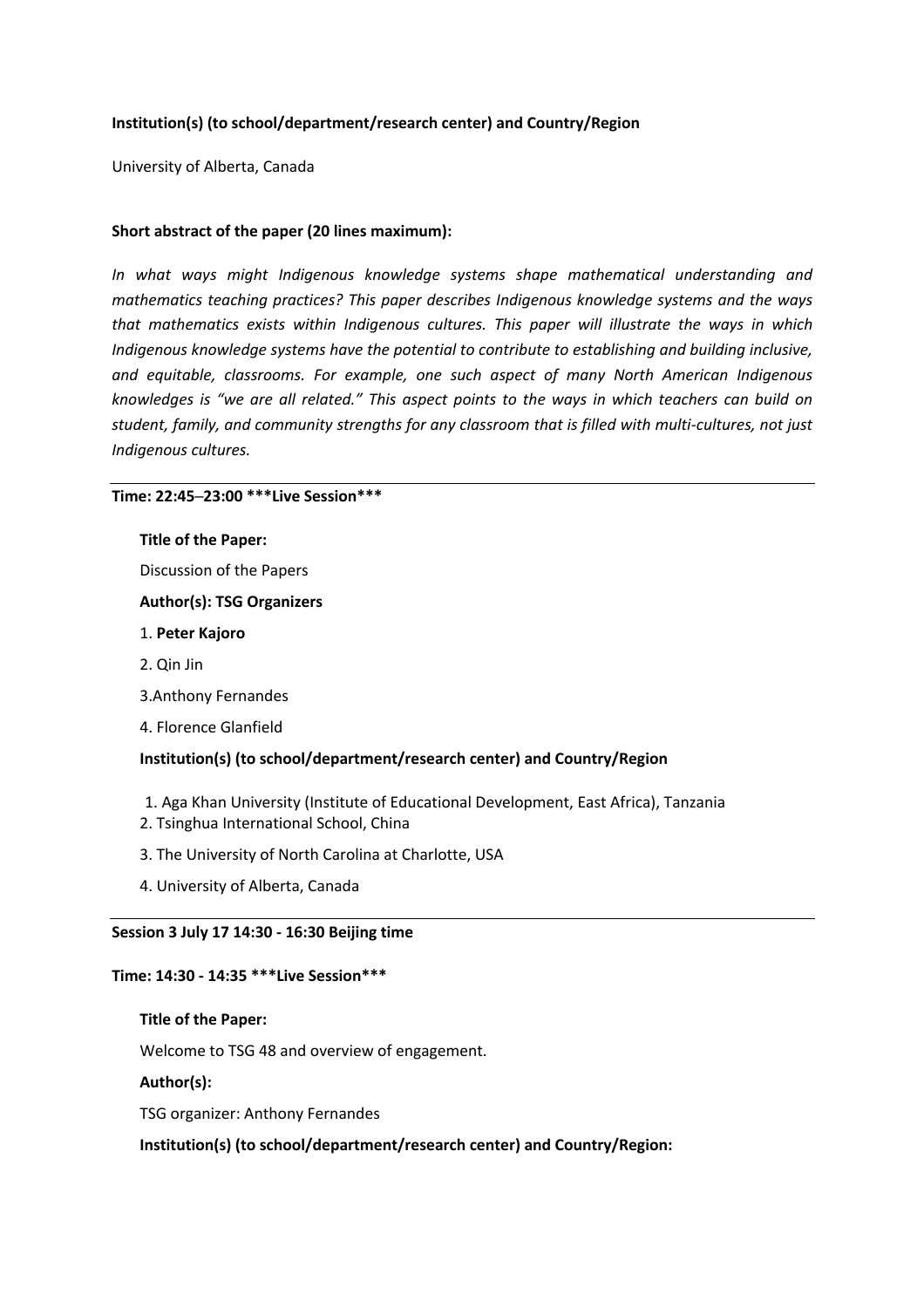The University of North Carolina Charlotte, USA

#### **Time: 14:35 - 15:05 \*\*\*Live Session\*\*\***

### **Title of the Paper:**

Taking a strengths based approach to Learning and teaching Mathematics

## **Author(s) (with the presenter name in BOLD if more than 1 name here):**

# **1.Marta Civil**

### **2. Roberta Hunter**

### **Institution(s) (to school/department/research center) and Country/Region:**

- 1. The University of Arizona, USA
- 2. Massey University, New Zealand

### **Short abstract of the paper (20 lines maximum):**

Although there has been a substantial increase in literature around teaching and learning of mathematics in multicultural settings we still have a way to go to gain equitable outcomes for all learners. In this paper we draw on research with teachers, students and parents to show how strength-based approaches can support culturally sustaining practices in mathematics classrooms. We illustrate how repositioning teachers from a traditional role as listened to, to that of being listeners, causes dissonance from which comes change towards culturally sustaining pedagogy. We show how authentic two way conversations between parents and teachers provide opportunities for learning with and from each other, not just about mathematics but also about their values and ways of being.

## Time: **15:05─15:25 \*\*\*Live Session\*\*\***

#### **Title of the Paper:**

Developing concepts for mathematics teaching units with a focus on migrant and minority students

# **Author(s) (with the presenter name in BOLD if more than 1 name here)**

### **1. Andreas Ulovec**

- **2. Jarmila Novotná**
- 3. Hana Moraová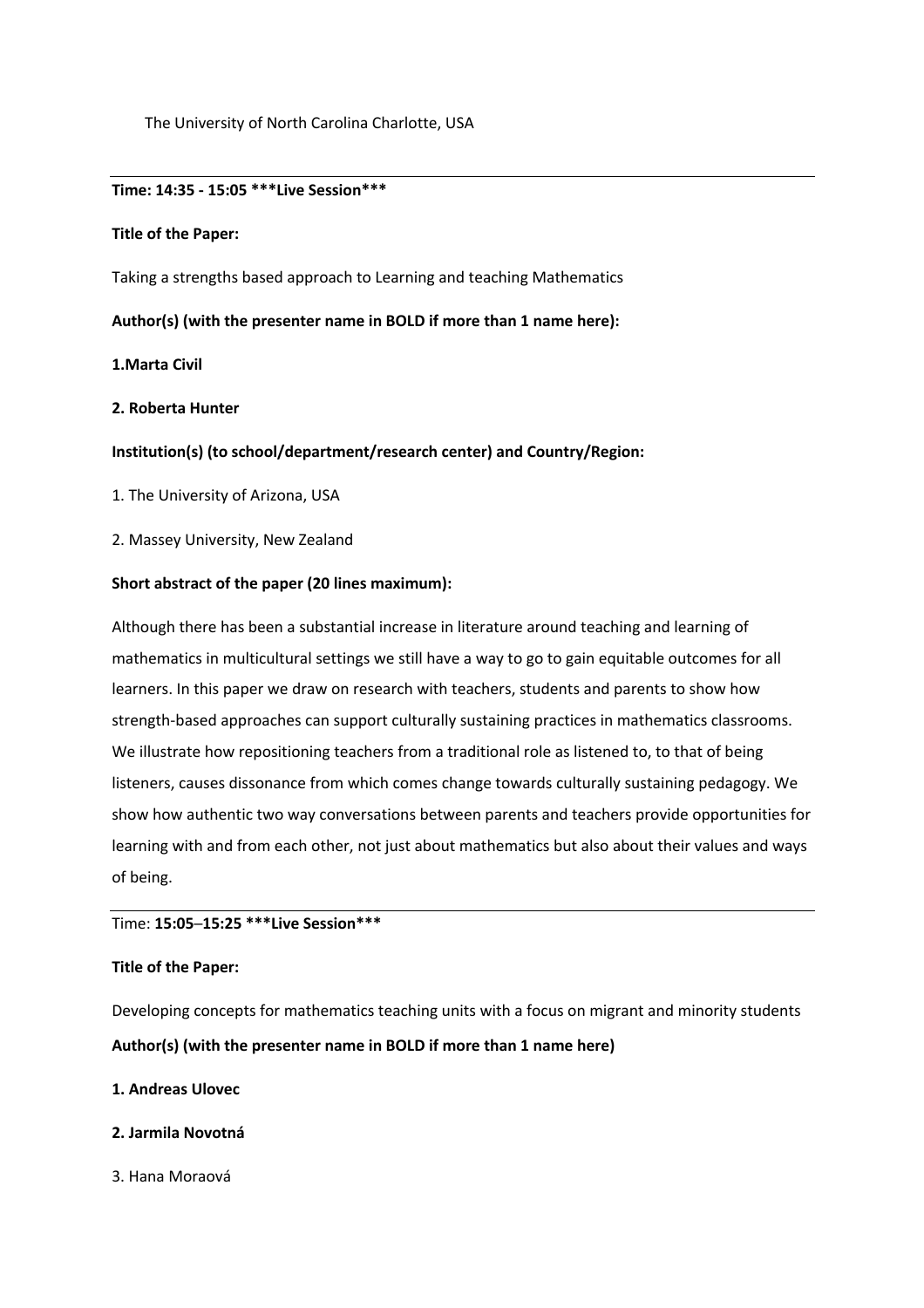# **Institution(s) (to school/department/research center) and Country/Region**

- 1. University of Vienna, Austria
- 2. Charles University Prague, Czechoslovakia
- 3. Charles University Prague, Czechoslovakia

# **Short abstract of the paper (20 lines maximum):**

The multicultural nature of society influences education in many countries. Teachers are usually not sufficiently prepared to deal with a multicultural classroom context. Particularly mathematics teachers feel the need for materials supporting them in teaching in multicultural classrooms. Also their pupils with a migrant background often encounter more difficulties than their native classmates in acquiring basic mathematical skills. Many projects have created mathematics teaching materials in different settings, though these did not take multicultural classrooms into consideration. A very few have created concrete mathematics teaching materials for migrants, but these were rather closed materials, not concepts and strategies to be further developed by teachers. A Czech-Austrian project team worked on designing concepts for teaching units based on the analysis of various research studies, examples of concrete teaching units based on these concepts, and guidelines on how to use these concepts. These materials will give mathematics teachers a tool that allows them to create their own teaching units fitting their own classroom needs.

### **Time: 15:25─15:45 \*\*\*Pre-recorded Session\*\*\***

# **Title of the Paper:**

The use of dominant Discourse Practices in Secondary multilingual Mathematics classrooms: A comparison of lessons given by two teachers

# **Author(s) (with the presenter name in BOLD if more than 1 name here)**

Michael Alexander

# **Institution(s) (to school/department/research center) and Country/Region**

University of the Witwatersrand, Johannesburg Wits School of Education, South Africa

# **Short abstract of the paper (20 lines maximum):**

In this paper, I explore some of the dominant Discourse practices used in multilingual Mathematics classrooms by comparing two teachers' Mathematics lessons on trigonometry in a Nigerian Secondary school. I start with an introduction, after which I outline a theoretical perspective on the nature of classroom interactions which informed the study. The research questions are: What dominant Discourse practices were used by teachers as plainly demonstrated in their language (verbal and nonverbal) in multilingual Mathematics classrooms? How do teachers use language (verbal and nonverbal) to enact practices as reflected in their Discourses in the teaching and learning of Mathematics